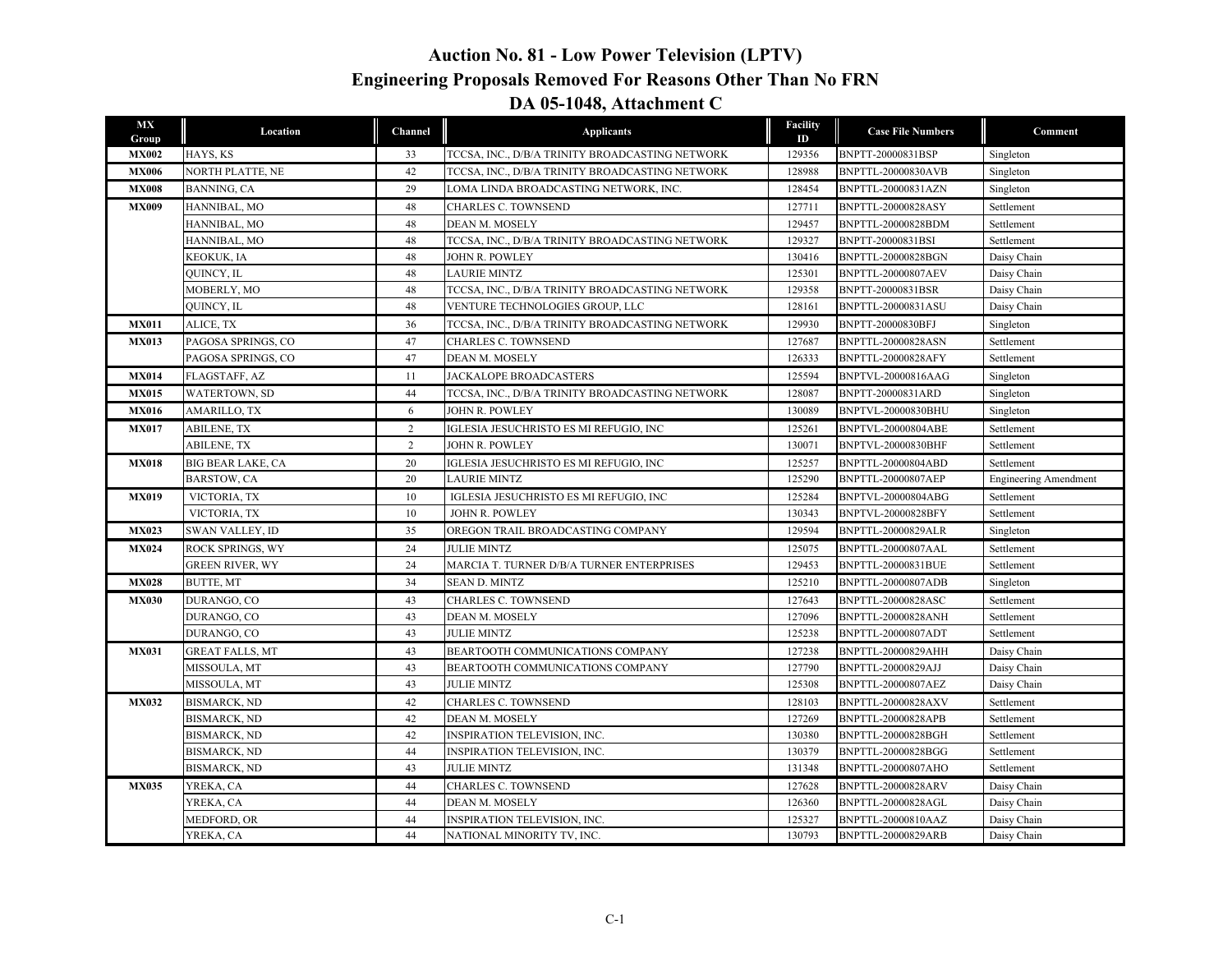| <b>MX</b><br>Group | Location                  | Channel | <b>Applicants</b>                                 | <b>Facility</b><br>ID | <b>Case File Numbers</b>  | Comment                      |
|--------------------|---------------------------|---------|---------------------------------------------------|-----------------------|---------------------------|------------------------------|
| <b>MX038</b>       | WICHITA FALLS, TX         | 9       | <b>JACKALOPE BROADCASTERS</b>                     | 125655                | BNPTVL-20000816ABN        | Daisy Chain                  |
|                    | WICHITA FALLS, TX         | 9       | <b>JOSEPH W. SHAFFER</b>                          | 129037                | BNPTVL-20000831BNC        | Previously Dismissed         |
|                    | WICHITA FALLS, TX         | 11      | KM COMMUNICATIONS, INC.                           | 131057                | BNPTVL-20000829AVP        | Daisy Chain                  |
|                    | WICHITA FALLS, TX         | 11      | JACKALOPE BROADCASTERS                            | 125598                | BNPTVL-20000816AAI        | Daisy Chain                  |
|                    | WICHITA FALLS, TX         | 10      | KSWO TELEVISION CO., INC.                         | 130244                | BNPTVL-20000830BKY        | Daisy Chain                  |
| <b>MX040</b>       | RAPID CITY, SD            | 47      | <b>CHARLES C. TOWNSEND</b>                        | 128184                | <b>BNPTTL-20000828AZA</b> | Settlement                   |
|                    | RAPID CITY, SD            | 47      | DEAN M. MOSELY                                    | 127282                | <b>BNPTTL-20000828APN</b> | Settlement                   |
|                    | RAPID CITY, SD            | 47      | G.I.G., INC.                                      | 125718                | <b>BNPTTL-20000816ACK</b> | Settlement                   |
|                    | RAPID CITY, SD            | 47      | THREE ANGELS BROADCASTING NETWORK, INC.           | 128848                | <b>BNPTTL-20000831BJV</b> | Settlement                   |
| <b>MX041</b>       | EUREKA, CA                | 39      | <b>CHARLES C. TOWNSEND</b>                        | 127597                | <b>BNPTTL-20000828ARK</b> | Settlement                   |
|                    | EUREKA, CA                | 39      | <b>LAURIE MINTZ</b>                               | 135825                | <b>BNPTTL-20000817AFB</b> | Singleton                    |
| <b>MX042</b>       | OCEAN CITY, MD            | 51      | CORE GROUP INTERNATIONAL, INC.                    | 128789                | BNPTTL-20000831BIM        | Singleton                    |
| <b>MX043</b>       | <b>GRAND JUNCTION, CO</b> | 29      | <b>CHARLES C. TOWNSEND</b>                        | 129857                | BNPTTL-20000828BDT        | Settlement                   |
|                    | GRAND JUNCTION, CO        | 29      | DEAN M. MOSELY                                    | 127104                | <b>BNPTTL-20000828ANL</b> | Settlement                   |
|                    | <b>GRAND JUNCTION, CO</b> | 30      | INTERNATIONAL EXECUTIVE CONSULTANTS, INC.         | 125629                | BNPTTL-20000818AAH        | Settlement                   |
|                    | <b>GRAND JUNCTION, CO</b> | 30      | <b>LAURIE MINTZ</b>                               | 125431                | BNPTTL-20000807AGG        | <b>Engineering Amendment</b> |
|                    | GRAND JUNCTION, CO        | 29      | TIGER EYE LICENSING, LLC                          | 125599                | BNPTTL-20000818AAB        | Withdrew                     |
| <b>MX045</b>       | ODESSA, TX                | 20      | TELEMUNDO OF GALVESTON HOUSTON LICENSE CORP.      | 64993                 | BMJPTTL-20000830BSG       | Daisy Chain                  |
|                    | <b>ANDREWS, TX</b>        | 20      | COMFORT COMMUNICATIONS                            | 130056                | BNPTTL-20000830BGW        | Daisy Chain                  |
|                    | MIDLAND, TX               | 20      | INSPIRATION TELEVISION, INC.                      | 130448                | BNPTTL-20000830BOL        | Daisy Chain                  |
|                    | MIDLAND, TX               | 20      | TIGER EYE LICENSING, LLC                          | 125688                | <b>BNPTTL-20000818ABB</b> | Daisy Chain                  |
|                    | ODESSA, TX                | 20      | TIGER EYE LICENSING, LLC                          | 125671                | BNPTTL-20000818AAQ        | Daisy Chain                  |
| <b>MX046</b>       | DEXTER, ME                | 52      | ROBERT RAYNOLDS                                   | 128730                | BNPTTL-20000831BHB        | <b>Engineering Amendment</b> |
|                    | <b>BANGOR, ME</b>         | 52      | TIGER EYE LICENSING, LLC                          | 125802                | <b>BNPTTL-20000818ACF</b> | Singleton                    |
| <b>MX048</b>       | JACKSON, MN               | 18      | COOPERATIVE TELEVISION ASSOCIATION OF SOUTHERN MN | 125741                | BNPTTL-20000821AAI        | Settlement                   |
|                    | FAIRMONT, MN              | 17      | THREE ANGELS BROADCASTING NETWORK, INC.           | 130195                | BNPTTL-20000830BJO        | Settlement                   |
| <b>MX051</b>       | GLASGOW, MT               | 27      | <b>CHARLES C. TOWNSEND</b>                        | 128786                | BNPTTL-20000830ARO        | Settlement                   |
|                    | MILES CITY, MT            | 27      | DEAN M. MOSELY                                    | 126812                | <b>BNPTTL-20000828AKR</b> | Settlement                   |
|                    | WOLF POINT, MT            | 27      | WOLF POINT TV DISTRICT                            | 127552                | BNPTT-20000818AET         | Settlement                   |
| <b>MX052</b>       | OGDENSBURG, NY            | 48      | TCCSA, INC., D/B/A TRINITY BROADCASTING NETWORK   | 128049                | BNPTT-20000831AQJ         | Singleton                    |
| <b>MX054</b>       | HAILEY, ID                | 48      | CHARLES C. TOWNSEND                               | 127915                | <b>BNPTTL-20000828AVQ</b> | Settlement                   |
|                    | SHOSHONE, ID              | 48      | <b>CHARLES C. TOWNSEND</b>                        | 127739                | BNPTTL-20000828ATG        | Settlement                   |
|                    | SUN VALLEY, ID            | 48      | CHARLES C. TOWNSEND                               | 127937                | BNPTTL-20000828AVY        | Settlement                   |
|                    | HAILEY, ID                | 48      | DEAN M. MOSELY                                    | 127250                | BNPTTL-20000828AOK        | Settlement                   |
|                    | SHOSHONE, ID              | 48      | DEAN M. MOSELY                                    | 128071                | <b>BNPTTL-20000828AXK</b> | Settlement                   |
|                    | SUN VALLEY, ID            | 48      | DEAN M. MOSELY                                    | 127253                | <b>BNPTTL-20000828AON</b> | Settlement                   |
|                    | NEWTON, UT                | 47      | M. KENT FRANDSEN                                  | 130467                | BNPTTL-20000828BGZ        | Singleton                    |
|                    | <b>TWIN FALLS, ID</b>     | 48      | <b>AMANDA ORRICK</b>                              | 125564                | BNPTTL-20000807AGZ        | Daisy Chain                  |
|                    | RUPERT, ID                | 47      | <b>CHARLES C. TOWNSEND</b>                        | 127926                | <b>BNPTTL-20000828AVU</b> | Daisy Chain                  |
|                    | MISSOULA, ID              | 47      | DEAN M. MOSELY                                    | 126981                | BNPTTL-20000828ALM        | Daisy Chain                  |
|                    | RUPERT, ID                | 47      | DEAN M. MOSELY                                    | 126660                | BNPTTL-20000828AJY        | Daisy Chain                  |
|                    | <b>TWIN FALLS, ID</b>     | 48      | EQUITY BROADCASTING CORPORATION                   | 131040                | BNPTTL-20000829AVE        | Daisy Chain                  |
|                    | <b>TWIN FALLS, ID</b>     | 47      | FALLS BROADCASTING COMPANY                        | 130921                | BNPTTL-20000829ATA        | Daisy Chain                  |
|                    | <b>TWIN FALLS, ID</b>     | 47      | THREE ANGELS BROADCASTING NETWORK, INC.           | 130183                | <b>BNPTTL-20000830BJF</b> | Daisy Chain                  |
| <b>MX055</b>       | ELKO, NV                  | 21      | ELKO TELEVISION DISTRICT                          | 19380                 | <b>BMJPTT-20000828AJH</b> | Singleton                    |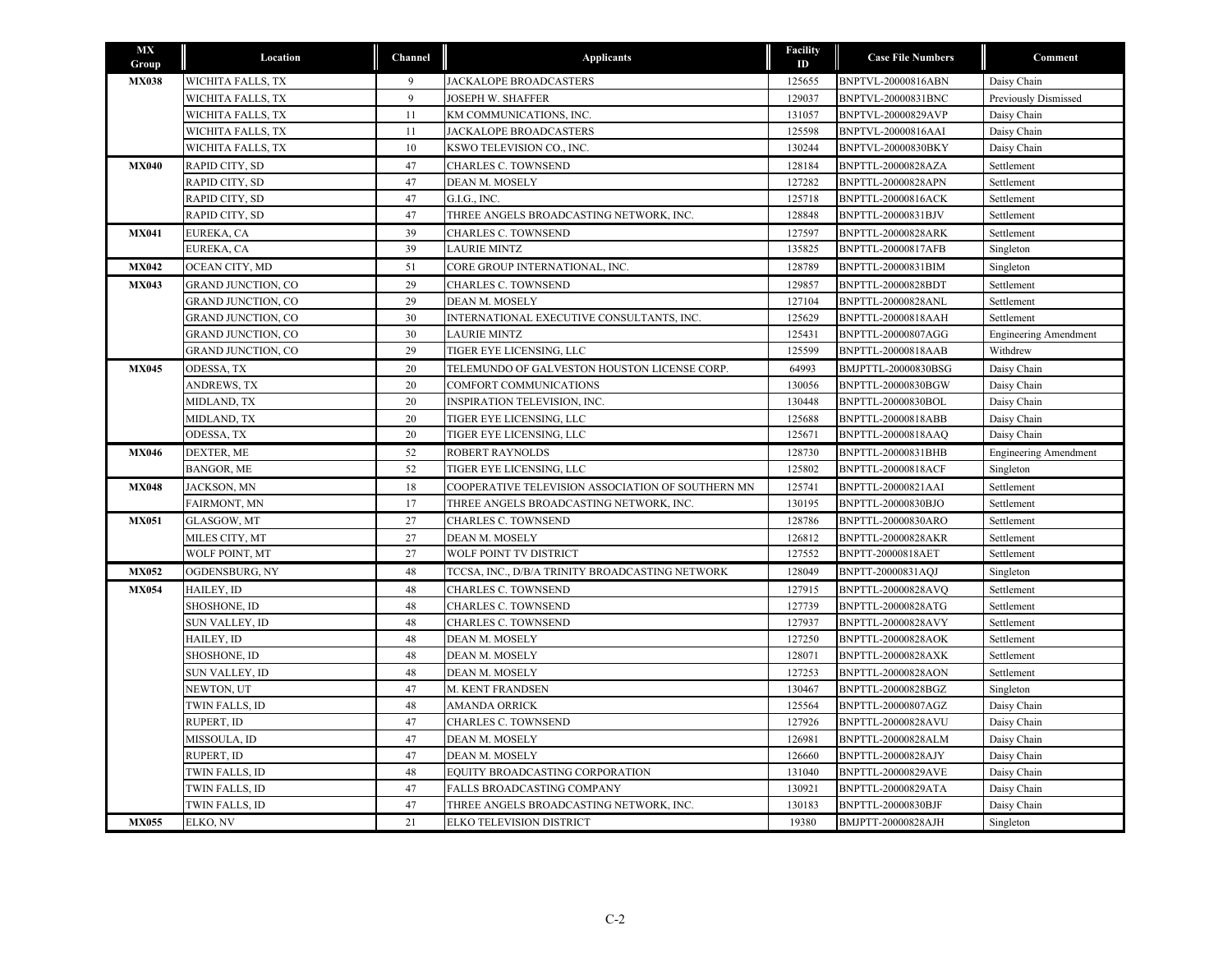| <b>MX</b><br>Group | Location                  | Channel | <b>Applicants</b>                               | Facility<br>ID | <b>Case File Numbers</b>  | Comment                      |
|--------------------|---------------------------|---------|-------------------------------------------------|----------------|---------------------------|------------------------------|
| <b>MX057</b>       | HELENA, MT                | 33      | BEARTOOTH COMMUNICATIONS COMPANY                | 127854         | BNPTTL-20000829AJX        | Singleton                    |
|                    | MISSOULA, MT              | 33      | <b>CHARLES C. TOWNSEND</b>                      | 128093         | BNPTTL-20000828AXO        | Settlement                   |
|                    | MISSOULA, MT              | 33      | DEAN M. MOSELY                                  | 126980         | BNPTTL-20000828ALL        | Settlement                   |
| <b>MX059</b>       | <b>BLUE HILL, ME</b>      | 49      | JULIE L. ST. CLAIR                              | 128785         | BNPTTL-20000831BIJ        | <b>Engineering Amendment</b> |
| <b>MX060</b>       | YUMA, CO                  | 59      | REGION 1 TRANSLATOR ASSOCIATION                 | 129423         | <b>BNPTT-20000825AJF</b>  | Singleton                    |
|                    | NORTH PLATTE, NE          | 59      | <b>ROGER E. HARDERS</b>                         | 129780         | BNPTTL-20000829AML        | Singleton                    |
| <b>MX061</b>       | LA CROSSE, WI             | 48      | <b>CHARLES C. TOWNSEND</b>                      | 126186         | <b>BNPTTL-20000828AEF</b> | Settlement                   |
|                    | LA CROSSE, WI             | 48      | DEAN M. MOSELY                                  | 126502         | BNPTTL-20000828AIK        | Settlement                   |
|                    | LACROSSE, WI              | 48      | TCCSA, INC., D/B/A TRINITY BROADCASTING NETWORK | 130120         | BNPTT-20000830BIE         | Settlement                   |
| <b>MX064</b>       | VIDALIA, GA               | 25      | <b>CHARLES C. TOWNSEND</b>                      | 127889         | <b>BNPTTL-20000828AVH</b> | Settlement                   |
|                    | VIDALIA, GA               | 25      | DEAN M. MOSELY                                  | 126225         | BNPTTL-20000828AEZ        | Settlement                   |
|                    | VIDALIA, GA               | 25      | TCCSA, INC., D/B/A TRINITY BROADCASTING NETWORK | 129371         | BNPTT-20000830AYR         | Settlement                   |
| <b>MX065</b>       | TRUTH OR CONSEQUENCES, NM | 33      | CHARLES C. TOWNSEND                             | 126208         | <b>BNPTTL-20000828AEQ</b> | Settlement                   |
|                    | TRUTH OR CONSEQUENCES, NM | 33      | DEAN M. MOSELY                                  | 127023         | <b>BNPTTL-20000828AMC</b> | Settlement                   |
|                    | <b>SILVER CITY, NM</b>    | 33      | TCCSA, INC., D/B/A TRINITY BROADCASTING NETWORK | 129885         | BNPTT-20000830BEO         | Singleton                    |
| <b>MX066</b>       | RUPERT, ID                | 33      | <b>CHARLES C. TOWNSEND</b>                      | 127921         | BNPTTL-20000828AVT        | Settlement                   |
|                    | RUPERT, ID                | 33      | DEAN M. MOSELY                                  | 126217         | BNPTTL-20000828AEV        | Settlement                   |
|                    | <b>IDAHO FALLS, ID</b>    | 33      | PRISM BROADCASTING NETWORK INC.                 | 129818         | BNPTTL-20000831CEU        | <b>Engineering Amendment</b> |
|                    | <b>BURLEY, ID</b>         | 33      | TCCSA, INC., D/B/A TRINITY BROADCASTING NETWORK | 128919         | BNPTT-20000830ATI         | Settlement                   |
| <b>MX067</b>       | HILO, HI                  | 48      | <b>CHARLES C. TOWNSEND</b>                      | 127894         | <b>BNPTTL-20000828AVK</b> | Settlement                   |
|                    | HILO, HI                  | 48      | DEAN M. MOSELY                                  | 126228         | BNPTTL-20000828AFB        | Settlement                   |
|                    | HILO, HI                  | 48      | TCCSA, INC., D/B/A TRINITY BROADCASTING NETWORK | 129390         | BNPTT-20000830AYZ         | Settlement                   |
| <b>MX068</b>       | ROSWELL, NM               | 46      | <b>CHARLES C. TOWNSEND</b>                      | 128146         | BNPTTL-20000828AYK        | Settlement                   |
|                    | ROSWELL, NM               | 46      | DEAN M. MOSELY                                  | 126237         | BNPTTL-20000828AFI        | Settlement                   |
|                    | ROSWELL, NM               | 46      | TCCSA, INC., D/B/A TRINITY BROADCASTING NETWORK | 129047         | BNPTTL-20000830AVW        | Settlement                   |
| <b>MX069</b>       | E. EAGLE, CO              | 34      | CHARLES C. TOWNSEND                             | 127681         | <b>BNPTTL-20000828ASK</b> | Settlement                   |
|                    | E. EAGLE, CO              | 34      | DEAN M. MOSELY                                  | 126329         | <b>BNPTTL-20000828AFX</b> | Settlement                   |
| <b>MX070</b>       | MANHATTAN, KS             | 40      | <b>AMANDA ORRICK</b>                            | 125157         | <b>BNPTTL-20000807ABN</b> | Settlement                   |
|                    | MANHATTAN, KS             | 40      | <b>CHARLES C. TOWNSEND</b>                      | 127941         | BNPTTL-20000828AVZ        | Settlement                   |
|                    | MANHATTAN, KS             | 40      | DEAN M. MOSELY                                  | 126357         | <b>BNPTTL-20000828AGK</b> | Settlement                   |
|                    | <b>EMPORIA, KS</b>        | 40      | MARCIA T. TURNER D/B/A TURNER ENTERPRISES       | 129259         | BNPTTL-20000831BRF        | Previously Dismissed         |
|                    | <b>EMPORIA, KS</b>        | 40      | MARCIA T. TURNER D/B/A TURNER ENTERPRISES       | 129443         | BNPTTL-20000831BUA        | Previously Dismissed         |
|                    | EMPORIA, KS               | 39      | TCCSA, INC., D/B/A TRINITY BROADCASTING NETWORK | 130683         | BNPTT-20000830BPI         | Singleton                    |
| <b>MX072</b>       | HILO, HI                  | 50      | <b>CHARLES C. TOWNSEND</b>                      | 127903         | <b>BNPTTL-20000828AVL</b> | Settlement                   |
|                    | HILO, HI                  | 50      | DEAN M. MOSELY                                  | 126229         | BNPTTL-20000828AFC        | Settlement                   |
|                    | HILO, HI                  | 50      | TCCSA, INC., D/B/A TRINITY BROADCASTING NETWORK | 129392         | BNPTT-20000830AZA         | Settlement                   |
| <b>MX073</b>       | KEY WEST, FL              | 17      | <b>CHARLES C. TOWNSEND</b>                      | 127698         | BNPTTL-20000828AST        | Settlement                   |
|                    | KEY WEST, FL              | 17      | DEAN M. MOSELY                                  | 126368         | BNPTTL-20000828AGO        | Settlement                   |
|                    | KEY WEST, FL              | 16      | PRISM BROADCASTING NETWORK INC.                 | 130472         | BNPTTL-20000829APT        | <b>Engineering Amendment</b> |
|                    | KEY WEST, FL              | 17      | TCCSA, INC., D/B/A TRINITY BROADCASTING NETWORK | 128907         | BNPTT-20000830ASW         | Singleton                    |
| <b>MX074</b>       | ELKINS, WV                | 45      | CHARLES C. TOWNSEND                             | 126188         | BNPTTL-20000828AEG        | Singleton                    |
|                    | ELKINS, WV                | 45      | DEAN M. MOSELY                                  | 126338         | BNPTTL-20000828AGC        | Singleton                    |
| <b>MX075</b>       | JASPER, TX                | 23      | <b>CHARLES C. TOWNSEND</b>                      | 128244         | BNPTTL-20000828AZI        | Settlement                   |
|                    | JASPER, TX                | 23      | DEAN M. MOSELY                                  | 126375         | BNPTTL-20000828AGT        | Settlement                   |
|                    | JASPER, TX                | 23      | JOHN R. POWLEY                                  | 130283         | BNPTTL-20000830BLW        | Singleton                    |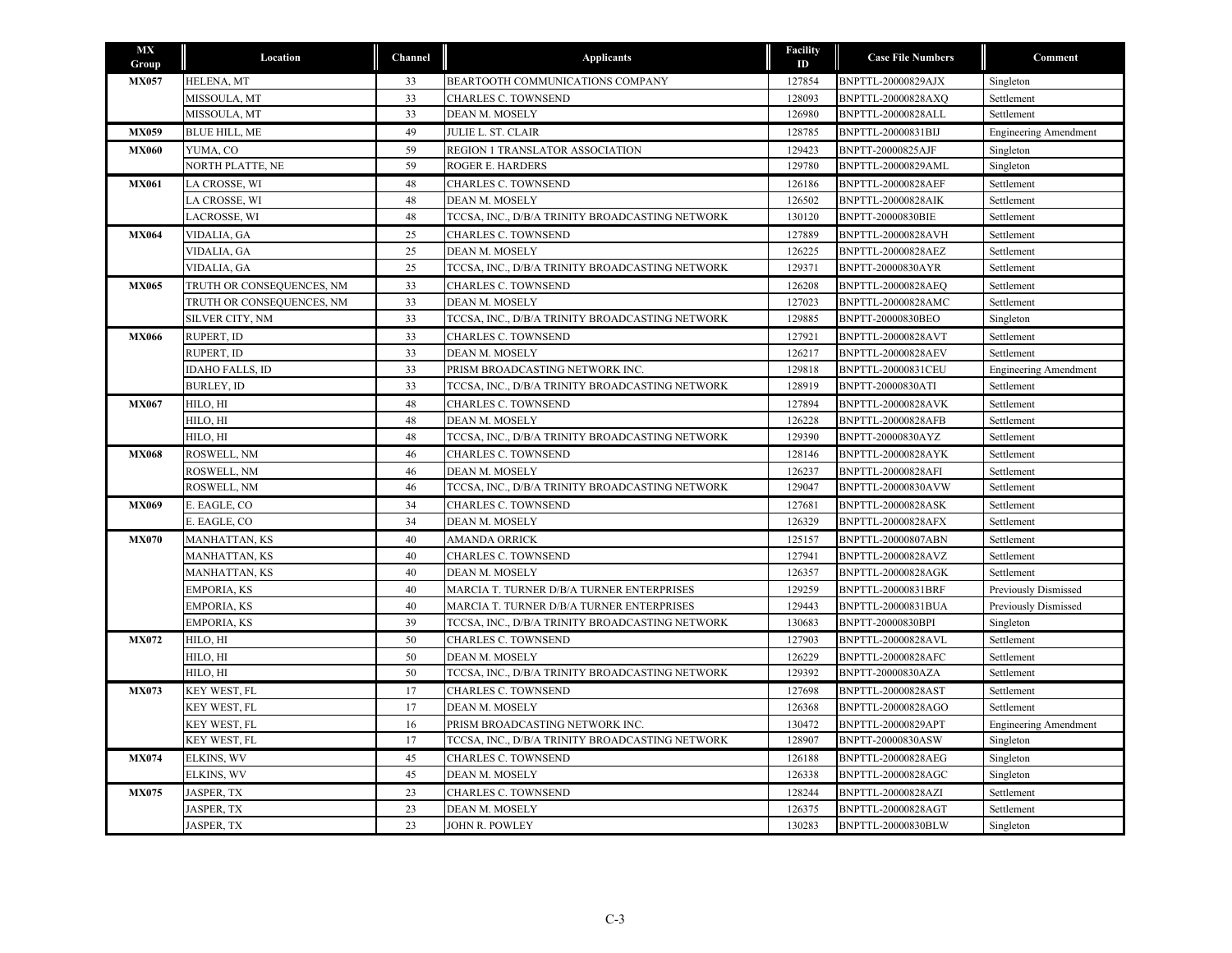| <b>MX</b><br>Group | Location               | Channel | <b>Applicants</b>                               | <b>Facility</b><br>ID | <b>Case File Numbers</b>  | Comment                      |
|--------------------|------------------------|---------|-------------------------------------------------|-----------------------|---------------------------|------------------------------|
| <b>MX078</b>       | E. EAGLE, CO           | 32      | CHARLES C. TOWNSEND                             | 127679                | BNPTTL-20000828ASJ        | Settlement                   |
|                    | E. EAGLE, CO           | 32      | DEAN M. MOSELY                                  | 126382                | BNPTTL-20000828AGY        | Settlement                   |
| <b>MX079</b>       | <b>WARRENTON, OR</b>   | 51      | CHARLES C. TOWNSEND                             | 128172                | BNPTTL-20000828AYT        | Settlement                   |
|                    | <b>WARRENTON, OR</b>   | 51      | DEAN M. MOSELY                                  | 126476                | <b>BNPTTL-20000828AHX</b> | Settlement                   |
|                    | <b>ASTORIA, OR</b>     | 50      | NATIONAL MINORITY TV, INC.                      | 130807                | BNPTTL-20000829ARO        | Singleton                    |
| <b>MX081</b>       | CHICO, CA              | 42      | CATAMOUNT BROADCASTING OF CHICO-REDDING, INC.   | 130757                | BNPTTL-20000828BHP        | Singleton                    |
|                    | FORT BRAGG, CA         | 42      | <b>CHARLES C. TOWNSEND</b>                      | 127599                | <b>BNPTTL-20000828ARM</b> | Settlement                   |
|                    | FORT BRAGG, CA         | 42      | DEAN M. MOSELY                                  | 126508                | <b>BNPTTL-20000828AIM</b> | Settlement                   |
| <b>MX082</b>       | REDDING, CA            | 48      | <b>CHARLES C. TOWNSEND</b>                      | 127626                | <b>BNPTTL-20000828ART</b> | Settlement                   |
|                    | YREKA, CA              | 48      | <b>CHARLES C. TOWNSEND</b>                      | 127630                | <b>BNPTTL-20000828ARW</b> | Settlement                   |
|                    | REDDING, CA            | 48      | DEAN M. MOSELY                                  | 126441                | BNPTTL-20000828AHM        | Settlement                   |
|                    | YREKA, CA              | 48      | DEAN M. MOSELY                                  | 127073                | <b>BNPTTL-20000828AMX</b> | Settlement                   |
| <b>MX083</b>       | PARKER, AZ             | 49      | YUMA BROADCASTING COMPANY                       | 128085                | BNPTTL-20000831ARB        | <b>Engineering Amendment</b> |
| <b>MX084</b>       | <b>BISBEE, AZ</b>      | 49      | <b>CHARLES C. TOWNSEND</b>                      | 127568                | <b>BNPTTL-20000828AQL</b> | Settlement                   |
|                    | BISBEE, AZ             | 50      | DEAN M. MOSELY                                  | 126587                | <b>BNPTTL-20000828AIX</b> | Settlement                   |
| <b>MX085</b>       | RED BLUFF, CA          | 51      | <b>CHARLES C. TOWNSEND</b>                      | 127606                | <b>BNPTTL-20000828ARS</b> | Settlement                   |
|                    | RED BLUFF, CA          | 51      | DEAN M. MOSELY                                  | 126444                | <b>BNPTTL-20000828AHN</b> | Settlement                   |
| <b>MX086</b>       | BISBEE, AZ             | 15      | CHARLES C. TOWNSEND                             | 127566                | <b>BNPTTL-20000828AQJ</b> | Settlement                   |
|                    | <b>BISBEE, AZ</b>      | 15      | DEAN M. MOSELY                                  | 126589                | <b>BNPTTL-20000828AIY</b> | Settlement                   |
| <b>MX088</b>       | HOLBROOK, AZ           | 48      | <b>CHARLES C. TOWNSEND</b>                      | 127572                | <b>BNPTTL-20000828AOP</b> | Settlement                   |
|                    | WINSLOW, AZ            | 48      | CHARLES C. TOWNSEND                             | 127587                | <b>BNPTTL-20000828ARA</b> | Settlement                   |
|                    | HOLBROOK, AZ           | 33      | DEAN M. MOSELY                                  | 126595                | <b>BNPTTL-20000828AJC</b> | Settlement                   |
| <b>MX090</b>       | HAILEY, ID             | 43      | CHARLES C. TOWNSEND                             | 127909                | BNPTTL-20000828AVO        | Settlement                   |
|                    | SUN VALLEY, ID         | 43      | <b>CHARLES C. TOWNSEND</b>                      | 127935                | <b>BNPTTL-20000828AVX</b> | Settlement                   |
|                    | HAILEY, ID             | 43      | DEAN M. MOSELY                                  | 127207                | BNPTTL-20000828AOI        | Settlement                   |
|                    | SUN VALLEY, ID         | 43      | DEAN M. MOSELY                                  | 126511                | <b>BNPTTL-20000828AIO</b> | Settlement                   |
|                    | POCATELLO, ID          | 43      | <b>JULIE MINTZ</b>                              | 125334                | <b>BNPTTL-20000807AFK</b> | Daisy Chain                  |
|                    | <b>IDAHO FALLS, ID</b> | 43      | KM COMMUNICATIONS, INC.                         | 128365                | BNPTTL-20000830APO        | Daisy Chain                  |
|                    | NEWTON, UT             | 43      | M. KENT FRANDSEN                                | 130514                | <b>BNPTTL-20000828BHE</b> | Daisy Chain                  |
|                    | IONA, ID               | 43      | OREGON TRAIL BROADCASTING COMPANY               | 129627                | <b>BNPTTL-20000829AMH</b> | Daisy Chain                  |
|                    | <b>IDAHO FALLS, ID</b> | 43      | <b>SEAN D. MINTZ</b>                            | 125170                | BNPTTL-20000807ABZ        | Daisy Chain                  |
|                    | <b>IDAHO FALLS, ID</b> | 42      | THREE ANGELS BROADCASTING NETWORK, INC.         | 129366                | BNPTTL-20000831BSV        | Daisy Chain                  |
|                    | POCATELLO, ID          | 43      | TCCSA, INC., D/B/A TRINITY BROADCASTING NETWORK | 128923                | BNPTT-20000830ATM         | Daisy Chain                  |
| <b>MX091</b>       | JACKSON, WY            | 44      | <b>CHARLES C. TOWNSEND</b>                      | 128124                | BNPTTL-20000828BAD        | Settlement                   |
|                    | JACKSON, WY            | 30      | DEAN M. MOSELY                                  | 126637                | BNPTTL-20000828AJS        | Singleton                    |
| <b>MX092</b>       | KALISPELL, MT          | 49      | <b>CHARLES C. TOWNSEND</b>                      | 128068                | <b>BNPTTL-20000828AXJ</b> | Settlement                   |
|                    | KALISPELL, MT          | 49      | DEAN M. MOSELY                                  | 126805                | <b>BNPTTL-20000828AKM</b> | Singleton                    |
| <b>MX093</b>       | JACKSON, WY            | 48      | <b>CHARLES C. TOWNSEND</b>                      | 128268                | BNPTTL-20000828BAF        | Settlement                   |
|                    | JACKSON, WY            | 48      | DEAN M. MOSELY                                  | 126631                | BNPTTL-20000828AJQ        | Settlement                   |
|                    | JACKSON, WY            | 48      | TWO OCEAN BROADCASTING COMPANY                  | 126433                | <b>BNPTTL-20000829AEN</b> | Settlement                   |
| <b>MX094</b>       | GLENWOOD SPRINGS, CO   | 39      | <b>CHARLES C. TOWNSEND</b>                      | 127176                | <b>BNPTTL-20000828ANV</b> | Settlement                   |
|                    | GLENWOOD SPRINGS, CO   | 39      | DEAN M. MOSELY                                  | 126700                | <b>BNPTTL-20000828AKF</b> | Settlement                   |
| <b>MX095</b>       | <b>GALLUP, NM</b>      | 50      | <b>CHARLES C. TOWNSEND</b>                      | 128121                | BNPTTL-20000828AYD        | Settlement                   |
|                    | <b>GALLUP, NM</b>      | 50      | DEAN M. MOSELY                                  | 126838                | <b>BNPTTL-20000828AKY</b> | Settlement                   |
|                    | <b>GALLUP, NM</b>      | 50      | TCCSA, INC., D/B/A TRINITY BROADCASTING NETWORK | 129388                | BNPTT-20000831BTA         | Settlement                   |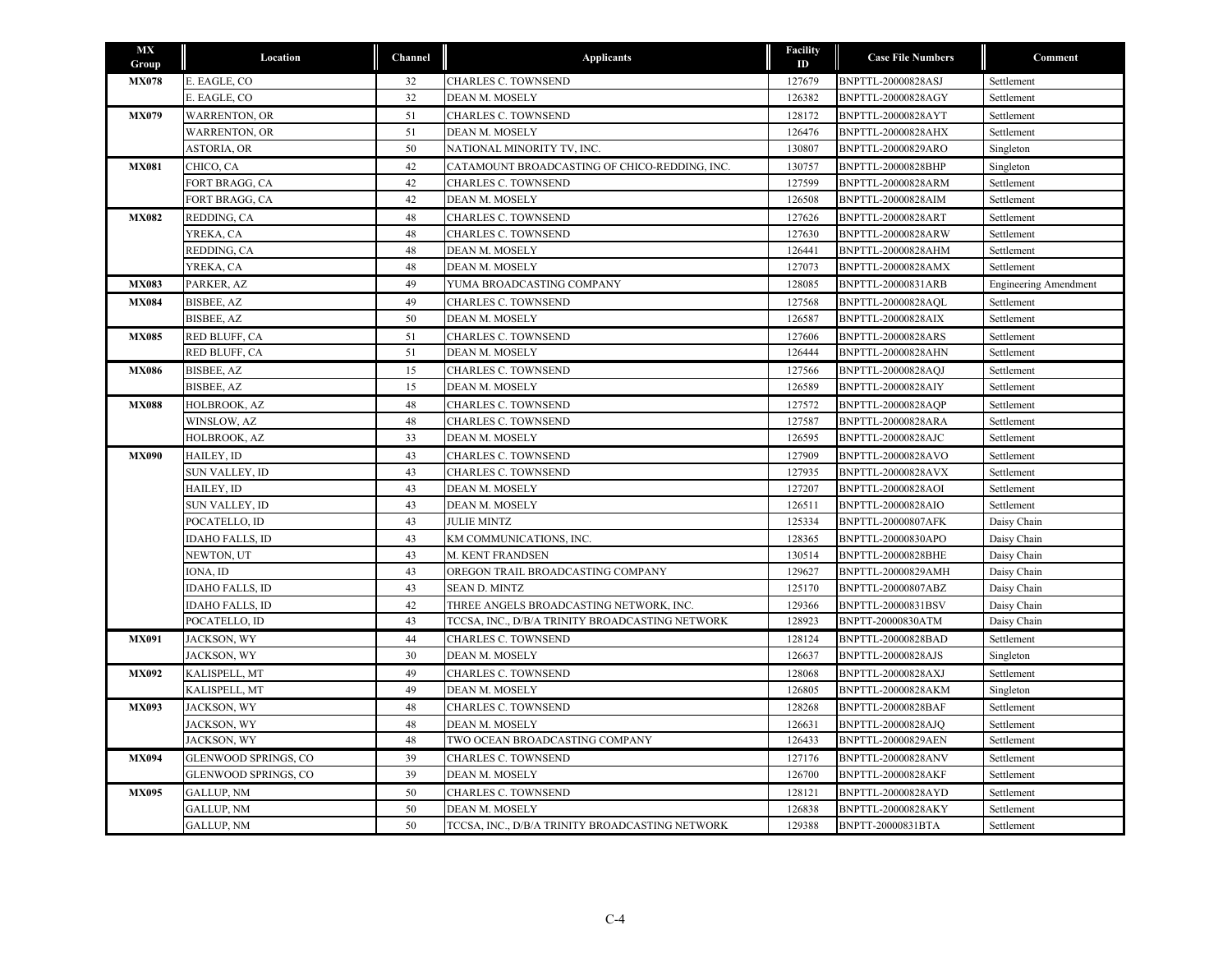| MX<br>Group  | Location                  | Channel        | <b>Applicants</b>                               | <b>Facility</b><br>ID | <b>Case File Numbers</b>  | Comment                      |
|--------------|---------------------------|----------------|-------------------------------------------------|-----------------------|---------------------------|------------------------------|
| <b>MX096</b> | <b>GRAND JUNCTION, CO</b> | 46             | CHARLES C. TOWNSEND                             | 126904                | BNPTTL-20000828ALG        | Settlement                   |
|              | <b>GRAND JUNCTION, CO</b> | 46             | <b>DEAN M. MOSELY</b>                           | 127105                | <b>BNPTTL-20000828ANM</b> | Settlement                   |
| <b>MX097</b> | TRUTH OR CONSEQUENCES, NM | 14             | <b>CHARLES C. TOWNSEND</b>                      | 126207                | <b>BNPTTL-20000828AEP</b> | Singleton                    |
|              | TRUTH OR CONSEQUENCES, NM | 14             | DEAN M. MOSELY                                  | 127021                | <b>BNPTTL-20000828AMB</b> | Singleton                    |
| <b>MX100</b> | LAKEPORT, CA              | 44             | CHARLES C. TOWNSEND                             | 127602                | BNPTTL-20000828ARO        | Settlement                   |
|              | LAKEPORT, CA              | 44             | DEAN M. MOSELY                                  | 127063                | <b>BNPTTL-20000828AMT</b> | Settlement                   |
| <b>MX101</b> | ASPEN, CO                 | 14             | <b>CHARLES C. TOWNSEND</b>                      | 127632                | BNPTTL-20000828ARY        | Settlement                   |
|              | GLENWOOD SPRINGS, CO      | 14             | CHARLES C. TOWNSEND                             | 126944                | BNPTTL-20000828ALI        | Settlement                   |
|              | GLENWOOD SPRINGS, CO      | 14             | DEAN M. MOSELY                                  | 129610                | <b>BNPTTL-20000828BDP</b> | Settlement                   |
| <b>MX102</b> | JACKSON, WY               | 26             | CHARLES C. TOWNSEND                             | 128265                | BNPTTL-20000828BAC        | Settlement                   |
|              | JACKSON, WY               | 26             | DEAN M. MOSELY                                  | 126639                | BNPTTL-20000828AJT        | Settlement                   |
|              | JACKSON, WY               | 26             | TWO OCEAN BROADCASTING COMPANY                  | 126425                | <b>BNPTTL-20000829AEL</b> | Settlement                   |
| <b>MX104</b> | JENA, LA                  | 22             | <b>CHARLES C. TOWNSEND</b>                      | 127944                | <b>BNPTTL-20000828AWB</b> | Settlement                   |
|              | WINNFIELD, LA             | 22             | CHARLES C. TOWNSEND                             | 127964                | BNPTTL-20000828AWI        | Settlement                   |
| <b>MX105</b> | SAVANNAH, TN              | 40             | DEAN M. MOSELY                                  | 127518                | BNPTTL-20000830AJE        | Singleton                    |
| <b>MX106</b> | ARDMORE, OK               | 49             | CHARLES C. TOWNSEND                             | 128155                | BNPTTL-20000828AYP        | Settlement                   |
|              | ARDMORE, OK               | 49             | DEAN M. MOSELY                                  | 127278                | <b>BNPTTL-20000828APJ</b> | Settlement                   |
| <b>MX112</b> | NEEDLES, CA               | 39             | CHARLES C. TOWNSEND                             | 127604                | <b>BNPTTL-20000828ARO</b> | Settlement                   |
|              | NEEDLES, CA               | 39             | DEAN M. MOSELY                                  | 127065                | BNPTTL-20000828AMU        | Settlement                   |
|              | KINGMAN, AZ               | 39             | TELECOM WIRELESS, LLC                           | 131292                | BNPTTL-20000830BTG        | <b>Engineering Amendment</b> |
|              | PARKER, AZ                | 39             | YUMA BROADCASTING COMPANY                       | 128083                | BNPTTL-20000831AQZ        | Settlement                   |
| <b>MX113</b> | <b>BASTROP, LA</b>        | $\overline{4}$ | CHARLES C. TOWNSEND                             | 128060                | BNPTVL-20000828AXG        | Settlement                   |
| <b>MX114</b> | CRESTED BUTTE, CO         | 50             | CHARLES C. TOWNSEND                             | 127641                | <b>BNPTTL-20000828ASB</b> | <b>Engineering Amendment</b> |
|              | SNOWMASS VILLAGE, CO      | 50             | PITKIN COUNTY TRANSLATOR DEPARTMENT             | 127092                | <b>BNPTTL-20000829AGF</b> | Singleton                    |
| <b>MX115</b> | <b>GUERNSY, WY</b>        | 50             | CHARLES C. TOWNSEND                             | 128901                | BNPTTL-20000831BLH        | Settlement                   |
|              | <b>GUERNSY, WY</b>        | 50             | DEAN M. MOSELY                                  | 127548                | BNPTTL-20000830AJW        | Settlement                   |
| <b>MX116</b> | DULUTH, MN                | 48             | CHARLES C. TOWNSEND                             | 128002                | BNPTTL-20000828AWS        | Daisy Chain                  |
|              | DULUTH, MN                | 48             | DEAN M. MOSELY                                  | 127260                | BNPTTL-20000828AOU        | Daisy Chain                  |
|              | DULUTH, MN                | 48             | TELECOM WIRELESS, LLC                           | 129583                | BNPTTL-20000830BCY        | Daisy Chain                  |
|              | DULUTH, MN                | 48             | THREE ANGELS BROADCASTING NETWORK, INC.         | 130193                | <b>BNPTTL-20000830BJN</b> | Daisy Chain                  |
|              | <b>GRAND RAPIDS, MN</b>   | 48             | TCCSA, INC., D/B/A TRINITY BROADCASTING NETWORK | 128115                | BNPTT-20000831ARR         | Daisy Chain                  |
| <b>MX118</b> | KIRKSVILLE, MO            | 46             | TCCSA, INC., D/B/A TRINITY BROADCASTING NETWORK | 128097                | BNPTT-20000831ARI         | Singleton                    |
| <b>MX119</b> | HANNIBAL, MO              | 22             | CHARLES C. TOWNSEND                             | 127834                | <b>BNPTTL-20000828AVE</b> | Settlement                   |
|              | HANNIBAL, MO              | 22             | DEAN M. MOSELY                                  | 129462                | <b>BNPTTL-20000828BDN</b> | Singleton                    |
| <b>MX121</b> | BLUE MOUNTAIN LAKE, NY    | 46             | HEARST-ARGYLE STATIONS, INC.                    | 130372                | BNPTTL-20000828BGE        | Singleton                    |
|              | OGDENSBURG, NY            | 61             | TCCSA, INC., D/B/A TRINITY BROADCASTING NETWORK | 129084                | BNPTT-20000830AVZ         | Singleton                    |
|              | POTSDAM, NY               | 46             | TCCSA, INC., D/B/A TRINITY BROADCASTING NETWORK | 129104                | BNPTT-20000830AWB         | Singleton                    |
| <b>MX123</b> | CALIENTE, CA              | 6              | FIBERLESSNET, INC.                              | 129850                | BNPTVL-20000831BZW        | Daisy Chain                  |
|              | JOHANNESBURG, CA          | 6              | <b>JEFF CHANG</b>                               | 131184                | BNPTVL-20000829AXH        | Daisy Chain                  |
|              | <b>BAKERSFIELD, CA</b>    | 5              | <b>JOHN R. POWLEY</b>                           | 130053                | BNPTVL-20000828BEJ        | Daisy Chain                  |
|              | TEHACHAPI, CA             | 6              | PAPPAS TELECASTING INCORPORATED                 | 129113                | BNPTVL-20000831BOQ        | Daisy Chain                  |
| <b>MX125</b> | FORTUNA, CA               | 19             | SAINTE SEPULVEDA, INC.                          | 130844                | BNPTTL-20000828BHW        | Singleton                    |
| <b>MX126</b> | REDDING, CA               | 45             | PURI FAMILY LIMITED PARTNERSHIP                 | 129781                | BNPTTL-20000831BYI        | Singleton                    |
| <b>MX127</b> | TRENTON, FL               | 45             | CHARLES C. TOWNSEND                             | 127704                | BNPTTL-20000828ASW        | Singleton                    |
|              | OCALA, FL                 | 45             | NATIVE COUNTRY BROADCASTING CORPORATION         | 130761                | <b>BNPTTL-20000828BHO</b> | Singleton                    |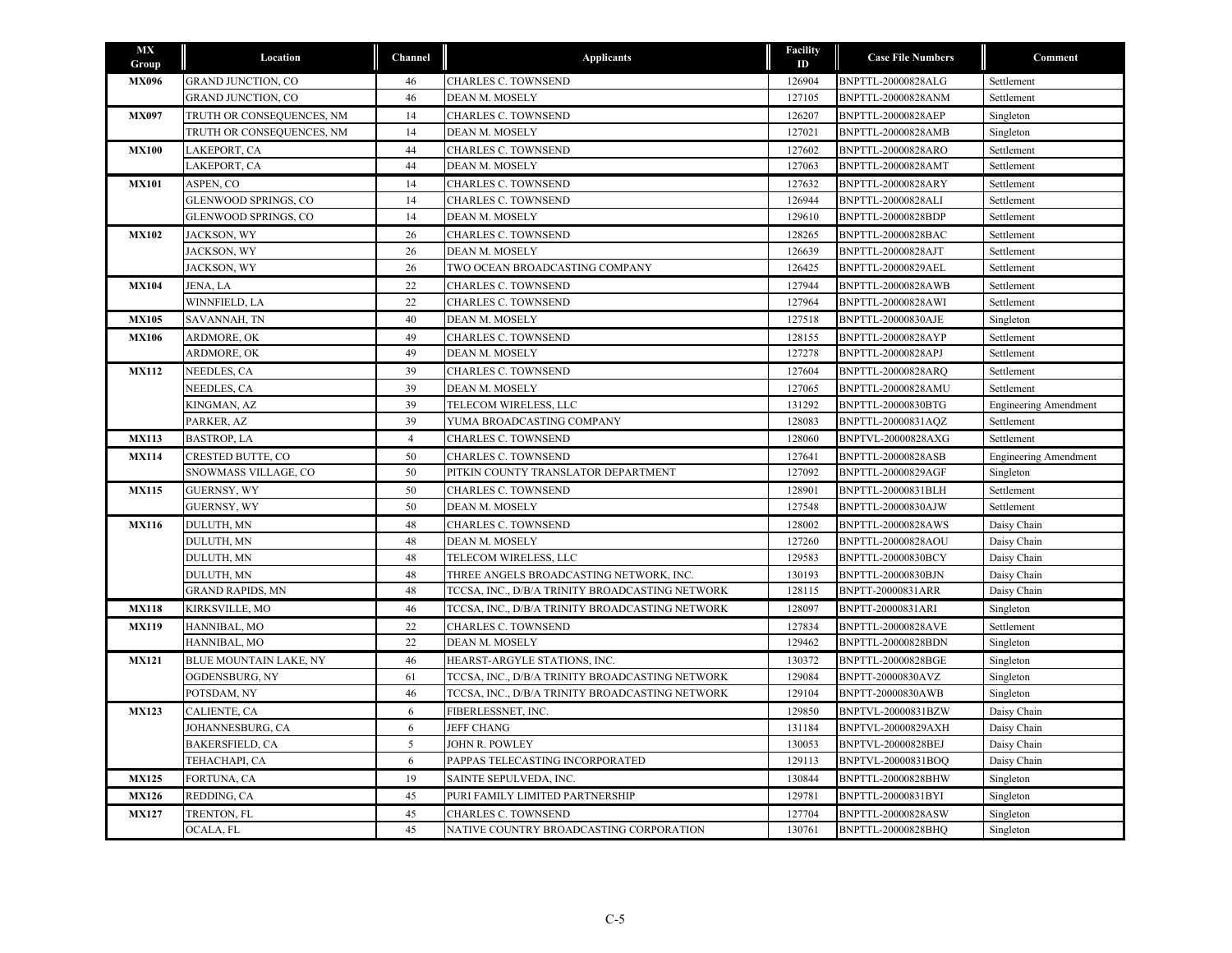| MX<br>Group  | Location                       | Channel    | <b>Applicants</b>                               | <b>Facility</b><br>ID | <b>Case File Numbers</b>  | Comment                      |
|--------------|--------------------------------|------------|-------------------------------------------------|-----------------------|---------------------------|------------------------------|
| <b>MX130</b> | <b>BUTTE, MT</b>               | 51         | BEARTOOTH COMMUNICATIONS COMPANY                | 127242                | <b>BNPTTL-20000829AHK</b> | Singleton                    |
|              | <b>GREAT FALLS, MT</b>         | 51         | BEARTOOTH COMMUNICATIONS COMPANY                | 127236                | <b>BNPTTL-20000829AHF</b> | Singleton                    |
| <b>MX131</b> | ARTESIA, NM                    | 23         | MARCIA T. TURNER D/B/A TURNER ENTERPRISES       | 129025                | BNPTTL-20000831BMT        | <b>Previously Dismissed</b>  |
| <b>MX132</b> | <b>GALLUP, NM</b>              | 31         | TCCSA, INC., D/B/A TRINITY BROADCASTING NETWORK | 128131                | BNPTT-20000831ARZ         | Singleton                    |
| <b>MX133</b> | CARLSBAD, NM                   | 14         | TCCSA, INC., D/B/A TRINITY BROADCASTING NETWORK | 129005                | <b>BNPTT-20000830AVK</b>  | Singleton                    |
| <b>MX136</b> | <b>FLAGSTAFF, AZ</b>           | 51         | KM COMMUNICATIONS, INC.                         | 129608                | BNPTTL-20000830BDE        | Singleton                    |
| <b>MX139</b> | DURANGO, CO                    | 38         | <b>JULIE MINTZ</b>                              | 125273                | <b>BNPTTL-20000807AEI</b> | <b>Engineering Amendment</b> |
|              | DURANGO, CO                    | 23         | TCCSA, INC., D/B/A TRINITY BROADCASTING NETWORK | 128906                | BNPTT-20000830ASV         | Singleton                    |
| <b>MX140</b> | SILVER CITY, NM                | 38         | TCCSA, INC., D/B/A TRINITY BROADCASTING NETWORK | 129886                | BNPTT-20000830BEP         | Singleton                    |
| <b>MX143</b> | ESCANABA, MI                   | 25         | JOHN R. POWLEY                                  | 128538                | BNPTTL-20000831BBW        | Daisy Chain                  |
|              | MARQUETTE, MI                  | 25         | PURI FAMILY LIMITED PARTNERSHIP                 | 131051                | BNPTTL-20000829AVK        | Daisy Chain                  |
|              | MARQUETTE, MI                  | 26         | TCCSA, INC., D/B/A TRINITY BROADCASTING NETWORK | 128944                | <b>BNPTT-20000830AUH</b>  | Daisy Chain                  |
|              | ESCANABA, MI                   | 25         | TCCSA, INC., D/B/A TRINITY BROADCASTING NETWORK | 128134                | BNPTT-20000831ASA         | Daisy Chain                  |
| <b>MX146</b> | OCEAN CITY, MD                 | $\sqrt{5}$ | COMMONWEALTH BROADCASTING ASSOCIATION INC       | 126964                | <b>BNPTVL-20000830ADS</b> | Singleton                    |
|              | OCEAN CITY, MD                 | 5          | COMMONWEALTH BROADCASTING ASSOCIATION INC       | 126966                | BNPTVL-20000830ADT        | Duplicate                    |
|              | SALISBURY, MD                  | 6          | JOHN R. POWLEY                                  | 130439                | BNPTVL-20000828BGT        | Singleton                    |
| <b>MX151</b> | REDDING, CA                    | 68         | M C ALLEN PRODUCTIONS INC                       | 125486                | BNPTTL-20000815AAQ        | Singleton                    |
| <b>MX152</b> | ANCHORAGE, AK                  | 14         | CHARLES C. TOWNSEND                             | 128275                | BNPTTL-20000830AOS        | Daisy Chain                  |
|              | SEWARD, AK                     | 14         | CHARLES C. TOWNSEND                             | 128358                | BNPTTL-20000830APM        | Daisy Chain                  |
|              | ANCHORAGE, AK                  | 14         | DEAN M. MOSELY                                  | 127311                | <b>BNPTTL-20000830AFV</b> | Daisy Chain                  |
|              | SEWARD, AK                     | 14         | DEAN M. MOSELY                                  | 127377                | BNPTTL-20000830AGO        | Daisy Chain                  |
|              | ANCHORAGE, AK                  | 14         | FIREWEED COMMUNICATIONS CORP                    | 131082                | <b>BNPTT-20000830BRI</b>  | Daisy Chain                  |
|              | EAGLE RIVER, AK                | 14         | FIREWEED COMMUNICATIONS CORP                    | 131084                | <b>BNPTT-20000830BRK</b>  | Daisy Chain                  |
|              | <b>GRIDWOOD, AK</b>            | 14         | MARCIA T. TURNER D/B/A TURNER ENTERPRISES       | 129279                | BNPTTL-20000830AXI        | Daisy Chain                  |
|              | WASILLA, AK                    | 14         | THREE ANGELS BROADCASTING NETWORK, INC.         | 130157                | BNPTTL-20000830BIY        | Daisy Chain                  |
|              | ANCHORAGE, AK                  | 14         | TCCSA, INC., D/B/A TRINITY BROADCASTING NETWORK | 129157                | BNPTT-20000830AWS         | Daisy Chain                  |
| <b>MX155</b> | KETCHIKAN, AK                  | 23         | CHARLES C. TOWNSEND                             | 128321                | <b>BNPTTL-20000830APE</b> | Settlement                   |
|              | KETCHIKAN, AK                  | 23         | DEAN M. MOSELY                                  | 127349                | <b>BNPTTL-20000830AGE</b> | Settlement                   |
| <b>MX158</b> | MUNISING, MI                   | 43         | CHARLES C. TOWNSEND                             | 128640                | BNPTTL-20000830ARA        | Settlement                   |
| <b>MX159</b> | <b>GLADSTONE, MI</b>           | 45         | CHARLES C. TOWNSEND                             | 128625                | BNPTTL-20000830AQV        | Settlement                   |
| <b>MX160</b> | PITTSBURG, KS                  | 35         | <b>CHARLES C. TOWNSEND</b>                      | 128608                | <b>BNPTTL-20000830AOP</b> | Settlement                   |
| <b>MX161</b> | <b>INTERNATIONAL FALLS, MN</b> | 44         | <b>CHARLES C. TOWNSEND</b>                      | 128666                | BNPTTL-20000830ARC        | Settlement                   |
|              | INTERNATIONAL FALLS, MN        | 44         | DEAN M. MOSELY                                  | 127445                | BNPTTL-20000830AHW        | Settlement                   |
|              | INTERNATIONAL FALLS, MN        | 45         | KQDS ACQUISITION CORP.                          | 129439                | BNPTTL-20000831BTY        | Singleton                    |
| <b>MX162</b> | <b>MCALESTER, OK</b>           | 48         | <b>CHARLES C. TOWNSEND</b>                      | 128820                | BNPTTL-20000830ARZ        | Settlement                   |
|              | MCALESTER, OK                  | 48         | DEAN M. MOSELY                                  | 127502                | <b>BNPTTL-20000830AIV</b> | Singleton                    |
| <b>MX163</b> | BEND, OR                       | 51         | <b>CHARLES C. TOWNSEND</b>                      | 128823                | <b>BNPTTL-20000830ASC</b> | Settlement                   |
|              | BEND, OR                       | 51         | DEAN M. MOSELY                                  | 127506                | BNPTTL-20000830AIY        | Settlement                   |
|              | <b>BLACK BUTTE RANCH, OR</b>   | 51         | KOIN-TV, INC.                                   | 130018                | BNPTT-20000830BGJ         | Singleton                    |
| <b>MX164</b> | EMMETSBURG, IA                 | 48         | CHARLES C. TOWNSEND                             | 128499                | BNPTTL-20000830AQG        | Settlement                   |
|              | EMMETSBURG, IA                 | 48         | DEAN M. MOSELY                                  | 127393                | BNPTTL-20000830AGY        | Settlement                   |
|              | ESTHERVILLE, IA                | 48         | PAPPAS TELECASTING COMPANIES                    | 127830                | BNPTTL-20000831ALJ        | Singleton                    |
| <b>MX165</b> | WOODVILLE, TX                  | 45         | <b>CHARLES C. TOWNSEND</b>                      | 128856                | <b>BNPTTL-20000830ASJ</b> | Settlement                   |
|              | WOODVILLE, TX                  | 45         | DEAN M. MOSELY                                  | 127527                | <b>BNPTTL-20000830AJJ</b> | Settlement                   |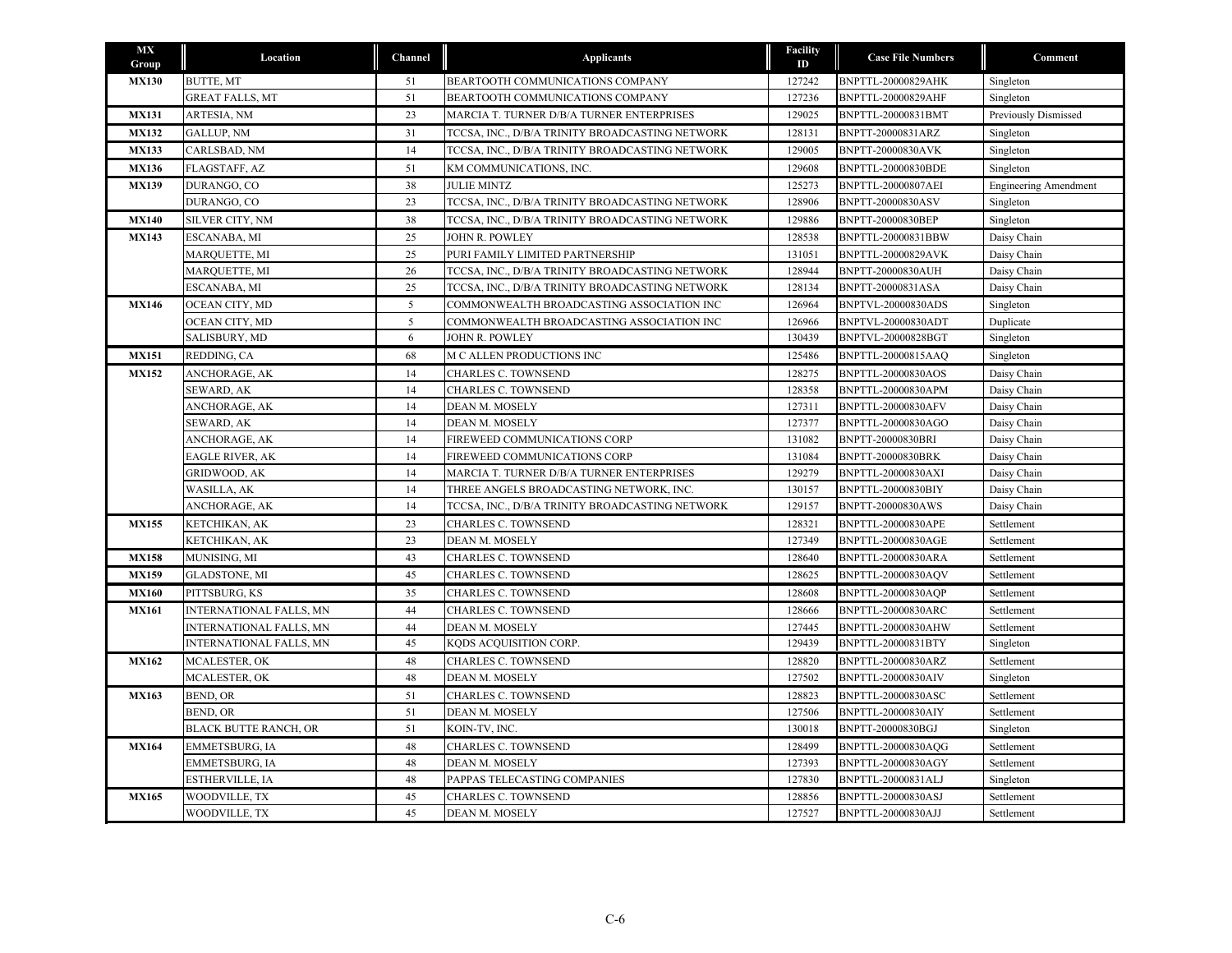| <b>MX</b><br>Group | Location             | Channel        | <b>Applicants</b>                                  | Facility<br>ID | <b>Case File Numbers</b>  | Comment                      |
|--------------------|----------------------|----------------|----------------------------------------------------|----------------|---------------------------|------------------------------|
| <b>MX167</b>       | MARQUETTE, MI        | 45             | CHARLES C. TOWNSEND                                | 128630         | BNPTTL-20000830AQX        | Settlement                   |
| <b>MX169</b>       | CHI CHIL TAH, NM     | 52             | MARK SILBERMAN                                     | 129775         | BNPTTL-20000831BYG        | <b>Engineering Amendment</b> |
|                    | <b>GALLUP, NM</b>    | 52             | TCCSA, INC., D/B/A TRINITY BROADCASTING NETWORK    | 129019         | BNPTT-20000830AVQ         | Singleton                    |
| <b>MX170</b>       | CLINTON, OK          | 47             | TCCSA, INC., D/B/A TRINITY BROADCASTING NETWORK    | 129109         | BNPTT-20000830AWD         | Singleton                    |
| <b>MX173</b>       | DODGE CITY, KS       | 38             | CHARLES C. TOWNSEND                                | 128522         | BNPTTL-20000830AQM        | Settlement                   |
|                    | DODGE CITY, KS       | 39             | TCCSA, INC., D/B/A TRINITY BROADCASTING NETWORK    | 128925         | BNPTT-20000830ATO         | Settlement                   |
| <b>MX174</b>       | CHANUTE, KS          | 33             | TCCSA, INC., D/B/A TRINITY BROADCASTING NETWORK    | 129412         | BNPTT-20000830AZM         | Singleton                    |
| <b>MX180</b>       | KENNA, NM            | 54             | <b>MARK SILBERMAN</b>                              | 128559         | <b>BNPTTL-20000831BCR</b> | <b>Engineering Amendment</b> |
| <b>MX182</b>       | PORTALES, NM         | 14             | TCCSA, INC., D/B/A TRINITY BROADCASTING NETWORK    | 129038         | BNPTT-20000830AVT         | Singleton                    |
| <b>MX183</b>       | ALBERT LEA, MN       | 28             | TCCSA, INC., D/B/A TRINITY BROADCASTING NETWORK    | 128945         | BNPTT-20000830AUI         | Singleton                    |
| <b>MX187</b>       | DUNCAN, OK           | 31             | KSWO TELEVISION CO., INC.                          | 130242         | BNPTTL-20000830BKW        | Singleton                    |
| <b>MX191</b>       | CORNING, NY          | 41             | VISION COMMUNICATIONS, LLC                         | 128780         | BNPTTL-20000831BIG        | Singleton                    |
| <b>MX193</b>       | LUFKIN, TX           | 46             | <b>JOHN R. POWLEY</b>                              | 130399         | BNPTTL-20000830BMU        | <b>Engineering Amendment</b> |
|                    | LUFKIN, TX           | 46             | PURI FAMILY LIMITED PARTNERSHIP                    | 129778         | BNPTTL-20000831BYH        | Singleton                    |
| <b>MX194</b>       | CORINTH, MS          | 17             | TCCSA, INC., D/B/A TRINITY BROADCASTING NETWORK    | 129290         | BNPTT-20000831BRU         | Singleton                    |
| <b>MX196</b>       | LAWTON, OK           | 41             | TELECOM WIRELESS, LLC                              | 131296         | BNPTTL-20000830BTJ        | Singleton                    |
| <b>MX200</b>       | <b>MANHATTAN, KS</b> | 32             | <b>AMANDA ORRICK</b>                               | 125161         | BNPTTL-20000807ABR        | <b>Engineering Amendment</b> |
|                    | TOPEKA, KS           | 32             | JOHN R. POWLEY                                     | 128050         | BNPTTL-20000831AQK        | Singleton                    |
| <b>MX201</b>       | YUMA, AZ             | 39             | EQUITY BROADCASTING CORPORATION                    | 127947         | BNPTTL-20000831ANW        | Settlement                   |
|                    | YUMA, AZ             | 39             | YUMA BROADCASTING COMPANY                          | 129021         | BNPTTL-20000831BMO        | Settlement                   |
| <b>MX205</b>       | YUMA, AZ             | 25             | EQUITY BROADCASTING CORPORATION                    | 131180         | BNPTTL-20000831CMG        | Settlement                   |
|                    | YUMA, AZ             | 26             | SIMON MICHAEL LOYNES                               | 127804         | BNPTTL-20000830AOM        | <b>Engineering Amendment</b> |
|                    | WELTON, AZ           | 25             | YUMA BROADCASTING COMPANY                          | 129004         | BNPTTL-20000831BMG        | Settlement                   |
|                    | YUMA, AZ             | 25             | YUMA BROADCASTING COMPANY                          | 128872         | BNPTTL-20000831BKL        | Settlement                   |
| <b>MX206</b>       | CALIENTE, CA         | 57             | PETRA RAMASASTRY                                   | 128444         | BNPTTL-20000831AZE        | Singleton                    |
|                    | BANNING, CA          | 57             | VENTURE TECHNOLOGIES GROUP, LLC                    | 129656         | BNPTTL-20000831BVP        | Singleton                    |
| <b>MX208</b>       | FORT STOCKTON, TX    | 17             | MIDESSA TELEVISION CO.                             | 128303         | BNPTTL-20000831AVJ        | Singleton                    |
| <b>MX209</b>       | BOISE, ID            | 39             | PURI FAMILY LIMITED PARTNERSHIP                    | 129059         | BNPTTL-20000831BNM        | Singleton                    |
|                    | CROUCH, ID           | 39             | THREE ANGELS BROADCASTING NETWORK, INC.            | 128658         | BNPTTL-20000831BFM        | Singleton                    |
| <b>MX210</b>       | LITTLEFIELD, AZ      | 39             | FIBERLESSNET, INC.                                 | 129581         | BNPTTL-20000831BUW        | Settlement                   |
|                    | BRIAN HEAD, UT       | 39             | <b>IRON COUNTY</b>                                 | 131274         | BNPTT-20000831COF         | <b>Engineering Amendment</b> |
| <b>MX214</b>       | JACKSON, MN          | 45             | FEDERATED RURAL ELECTRIC ASSOCIATION               | 21282          | BMJPTTL-20000821AHA       | Singleton                    |
|                    | FROST, MN            | 45             | WEST CENTRAL MINNESOTA EDUCATIONAL TELEV. CO.,INC. | 129304         | BNPTTL-20000831BSC        | <b>Engineering Amendment</b> |
| <b>MX215</b>       | NORTH PLATTE, NE     | 42             | <b>AMANDA ORRICK</b>                               | 125093         | <b>BNPTTL-20000807AAS</b> | Singleton                    |
|                    | OGALLALA, NE         | 42             | PAPPAS TELECASTING COMPANIES                       | 126453         | BNPTTL-20000829AEU        | Singleton                    |
| <b>MX218</b>       | BRAWLEY, CA          | 24             | CHARLES C. TOWNSEND                                | 127817         | BNPTTL-20000828AUY        | Settlement                   |
|                    | BRAWLEY, CA          | 24             | DEAN M. MOSELY                                     | 127818         | BNPTTL-20000828AUZ        | Settlement                   |
|                    | EL CENTRO, CA        | 24             | <b>SAMUEL LUGO</b>                                 | 125191         | BNPTTL-20000803AAZ        | Singleton                    |
| <b>MX219</b>       | ALAMOGORDO, NM       | 3              | <b>JACKALOPE BROADCASTERS</b>                      | 125609         | BNPTVL-20000816AAP        | Singleton                    |
|                    | ALAMOGORDO, NM       | $\overline{3}$ | RAYCOM NATIONAL, INC.                              | 125983         | BNPTTV-20000823ABA        | Singleton                    |